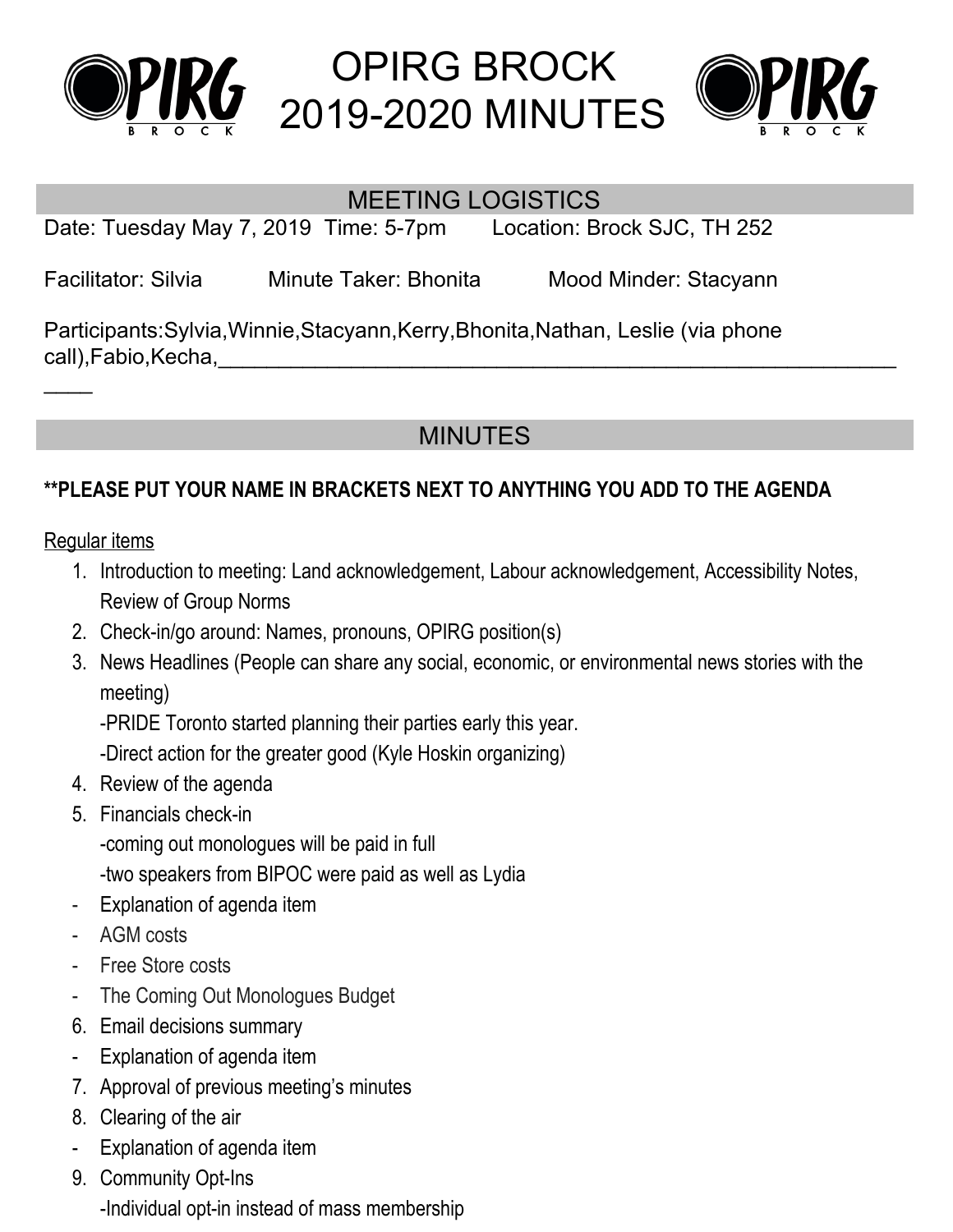

# OPIRG BROCK 2019-2020 MINUTES



-Board members have the ability to approve people that want to opt-in -board members have the ability to bring names of individuals forward if they showed an interest in joining OPIRG

- List number of members
- Pre-approved list

-Nolan Miles (Approved by the board members present )

-Andrea McPherson (sp?) (Approved by the board members present )

10. Board reports (Each person shares what they worked on since starting)

11.

#### **Sylvia:**

-Researching potential grants.

-various deadlines for grant proposals could be problematic

- Planning on preparing a template for grant proposals.

-Aim to draft proposal and start applying for grants

- will connect with Lesley to discuss Niagara College Collaboration .

#### **Winnie:**

-Finance committee meeting tomorrow (May 8th - with winnie, kerry, etc )

#### **Kecha:**

-Planning on posting on facebook, instagram, etc.

-Discussed outreach via social media with kerry.

## **Stacyann**:

-Called everyone to set up this meeting after the Board transition meeting.

-Plan to set up a doodle poll and give everyone 15 days to decide on date.

- Asked kecha to post meeting on social media after the 15 days are over.

-Would like everyone to go through Action for Change

-Would like everyone to go through the emails,

## **Lesley:**

-Reviewed handbook, roles and responsibility.

-(Campus relations) plans to connect with Kerry about future with Niagara College.

- Also planning to connect with Kerry about the referendum.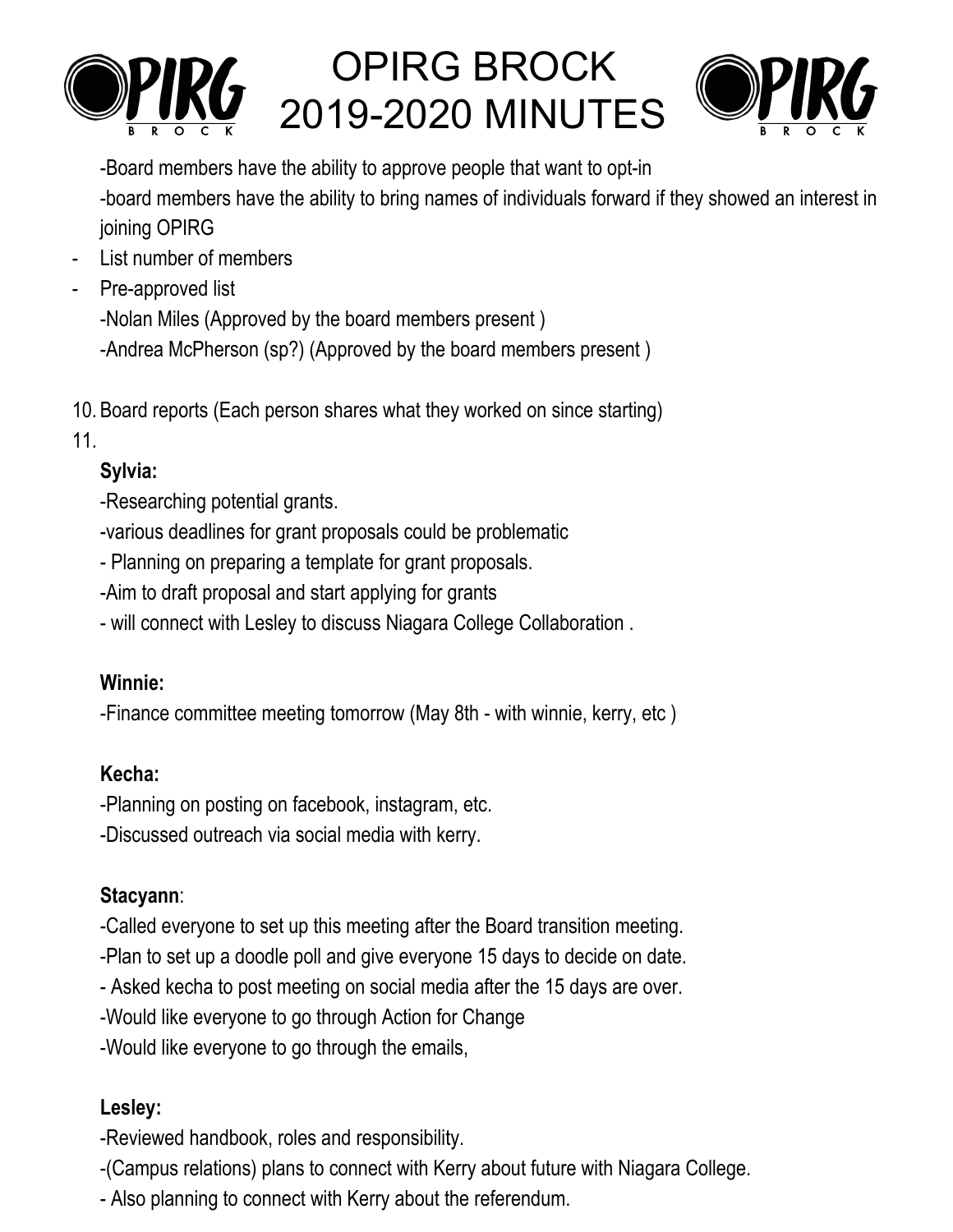





#### **Bhonita:**

- Free Store planning committee
- We had a Free Store on Friday
- Getting in contact with Kathleen to talk about Provincial
- Provincial Discussions with Kerry
- Connect with Silvia on grants
- 12. Staff reports (Kerry report on staff work)
	- April: AGM, new board members, apologies about the slow transfer of knowledge.
	- -Free store past Sunday (May 4th)
	- -womens group wants to do workshops at next free store
- 12. Items brought forward:
- Explanation of agenda item (no items were brought forward)
- 13. New Items:
- Group Norms
	- o Board Email Processes (Kecha)
		- -Kecha is taking over Jane's position. She will be checking everyday. Emails should be answered within 48 hours. Planning on making a base template for email replies later this evening and posting it on the shared doc and through emails.
		- -Went through past group norms, kerry will type up new group norms.
			- board member
- Legal Positions (Vanessa/ Kerry): President (Kecha), Vice President (Bhonita), Treasurer (Winnie approved), Secretary (Sylvia)
- Signing Authorities (Vanessa/ Kerry)

-**Proposal:** Winnie and if possible kecha be added as signing authorities for bank account

- Confidentiality Agreement Form (Kerry)
- Coming Out Monologues (Kerry)
- Future trainings schedule & information (Kerry)
- Upcoming in-camera meetings
- 14. Next Meeting's Points (this list is for anything we can't cover in this meeting)
	- -Board members as facilitators?
	- are there any external proposals?